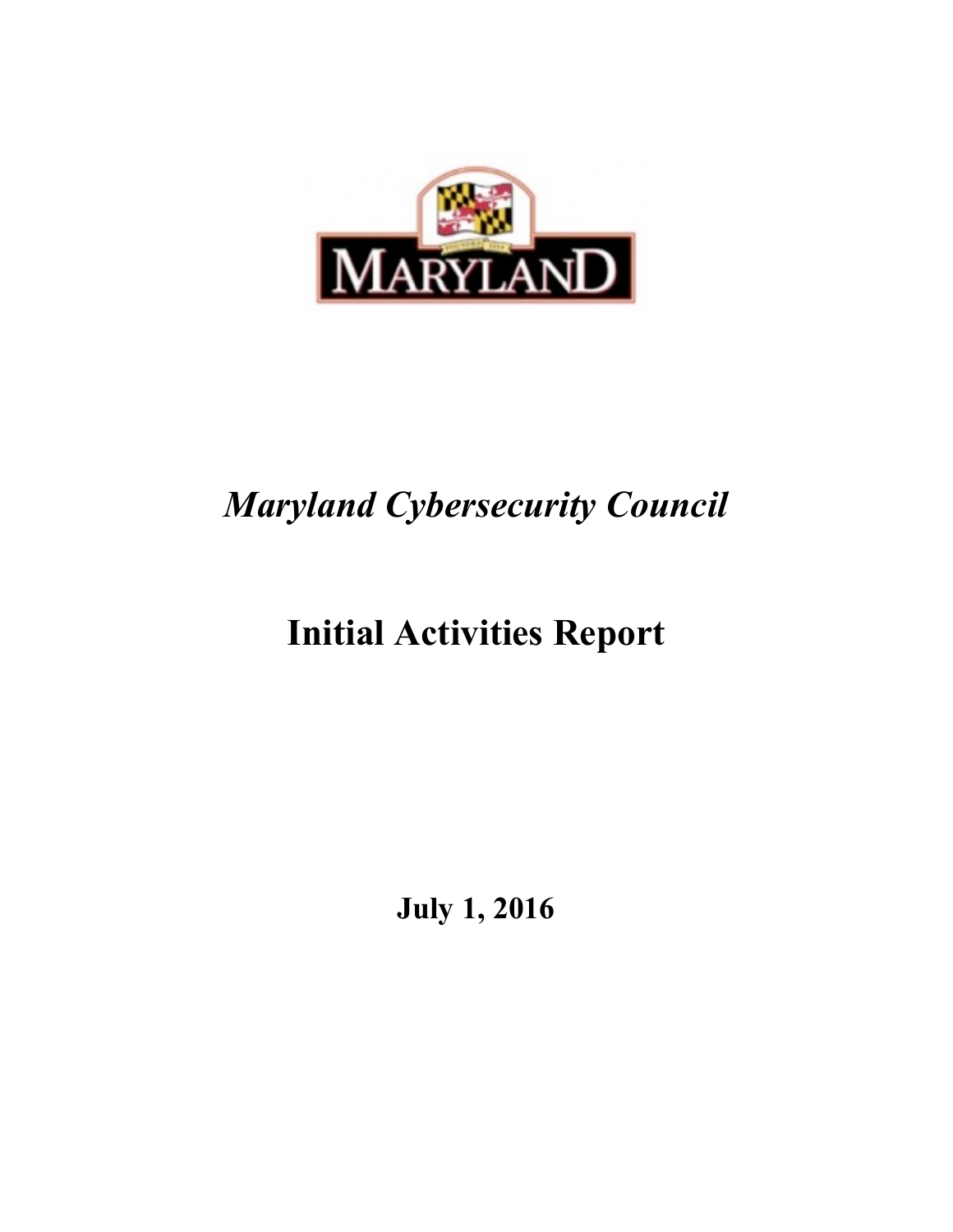#### **Introduction**

The integrity of Maryland's operational infrastructure is tied to our commitment to protect it. A major cyber attack against any of Maryland's critical infrastructure could have catastrophic consequences to the State's economy, vital services, and the health and safety of its citizens. It is therefore of the utmost importance that we protect the State's critical infrastructure —including electric power grids, transportation systems, financial systems, and communication networks—as well as the data that has been entrusted to the State by its citizens.

 A review of the cybersecurity industry in Maryland reveals that Maryland has the agencies with cybersecurity as their principal mission are headquartered in Maryland. There is a for new and growing businesses. Together, these entities have created an excellent ecosystem for cybersecurity innovation and job growth in Maryland. Given that Maryland has these necessary elements for becoming the nation's cybersecurity leader. Some of the major federal strong and dedicated industry around these major installations to support their cybersecurity mission. Maryland's academic institutions have been highly successful in responding to the workforce demands of the cyber industry, offering cybersecurity skills training and incubators strengths in cybersecurity, it should increase its efforts to enhance its cybersecurity posture and expand innovation and job growth.

In 2015 the Maryland General Assembly created, through Senate Bill 542, the Maryland Cybersecurity Council to develop comprehensive strategies and recommendations to protect the State's critical infrastructure and move Maryland forward as a hub of cybersecurity innovation and jobs. The Council brought together stakeholders that include members of the General Assembly, State agencies, law enforcement, higher education institutions, businesses, the healthcare sector and other organizations susceptible to cyber attacks.

To achieve its mission and purpose, the Council established subcommittees around six main areas: law, policy and legislation; cyber operations and incident response; critical infrastructure and cybersecurity framework; education and workforce development; economic development; and public awareness and community outreach. The Council held three full Council meetings and numerous subcommittee meetings during its first year. In February, the Council welcomed Google Vice President Dr. Vincent Cerf, who discussed the evolution of the internet and stressed the importance of increasing government enforcement of internet security measures. Based on its observations and discussions, the Council in this initial report makes several recommendations to protect the State's critical infrastructure and enhance the State's economic growth. Implementing these recommendations will help the State strengthen its critical infrastructure and advance its leadership in cybersecurity innovation.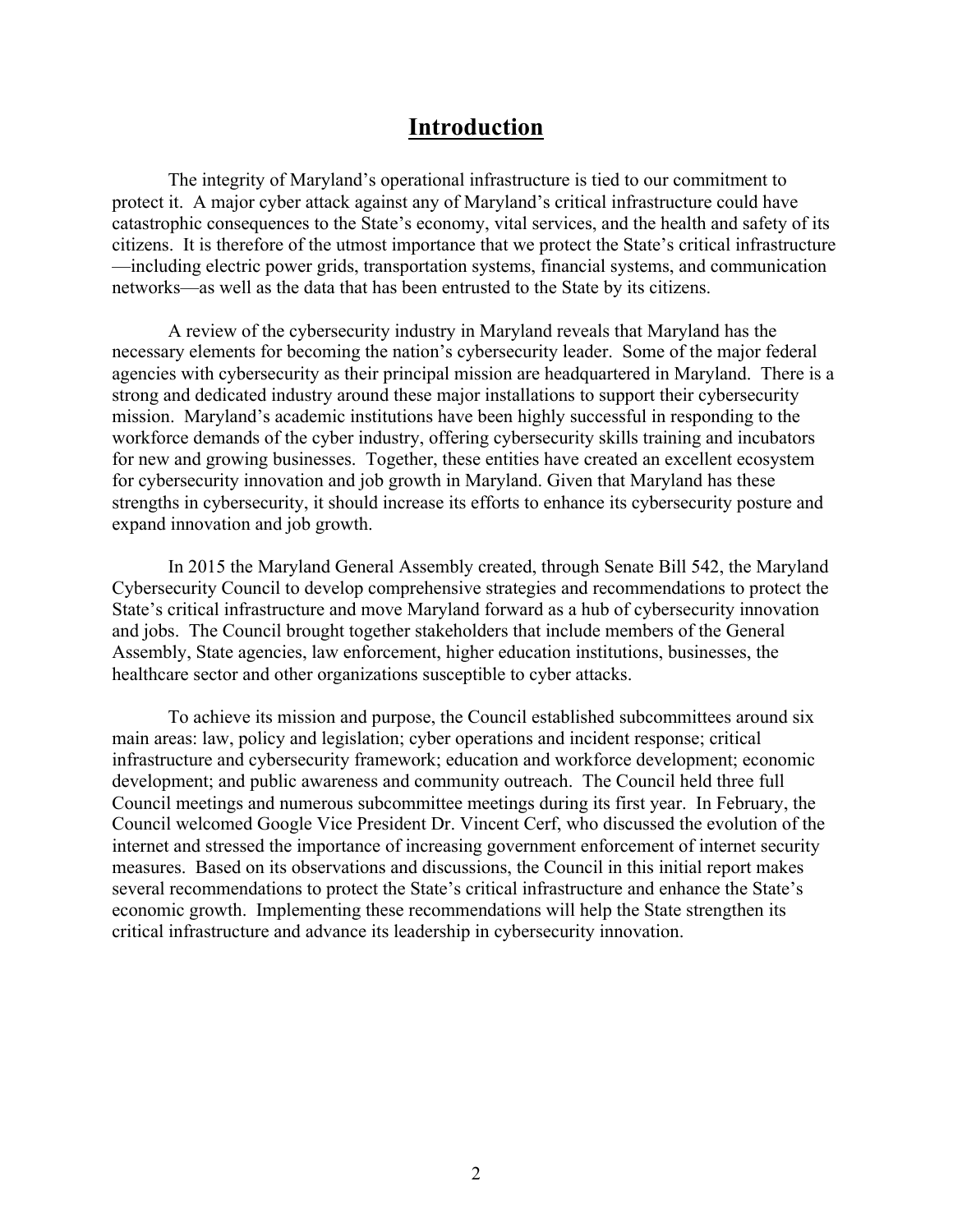## **Table of Contents**

| I. Background                                                       |                                                     |  |
|---------------------------------------------------------------------|-----------------------------------------------------|--|
| II. Council Membership                                              |                                                     |  |
| III. UMUC's Role                                                    |                                                     |  |
| <b>IV.</b> Council Structure                                        |                                                     |  |
|                                                                     | Law, Policy and Legislation Subcommittee            |  |
|                                                                     | Cyber Operations and Incident Response Subcommittee |  |
| Critical Infrastructure and Cybersecurity Framework Subcommittee  8 |                                                     |  |
|                                                                     | Education and Workforce Development Subcommittee    |  |
| Economic Development Subcommittee                                   |                                                     |  |
| Public Awareness and Community Outreach Subcommittee                |                                                     |  |
| V. Recommendations                                                  |                                                     |  |
| Law, Policy and Legislation                                         |                                                     |  |
| <b>Cyber Operations and Incident Response</b>                       |                                                     |  |
| Critical Infrastructure and Cybersecurity Framework                 |                                                     |  |
| <b>Education and Workforce Development</b>                          |                                                     |  |
| Economic Development                                                |                                                     |  |
|                                                                     | Public Awareness and Community Outreach             |  |
| VI. Conclusion                                                      |                                                     |  |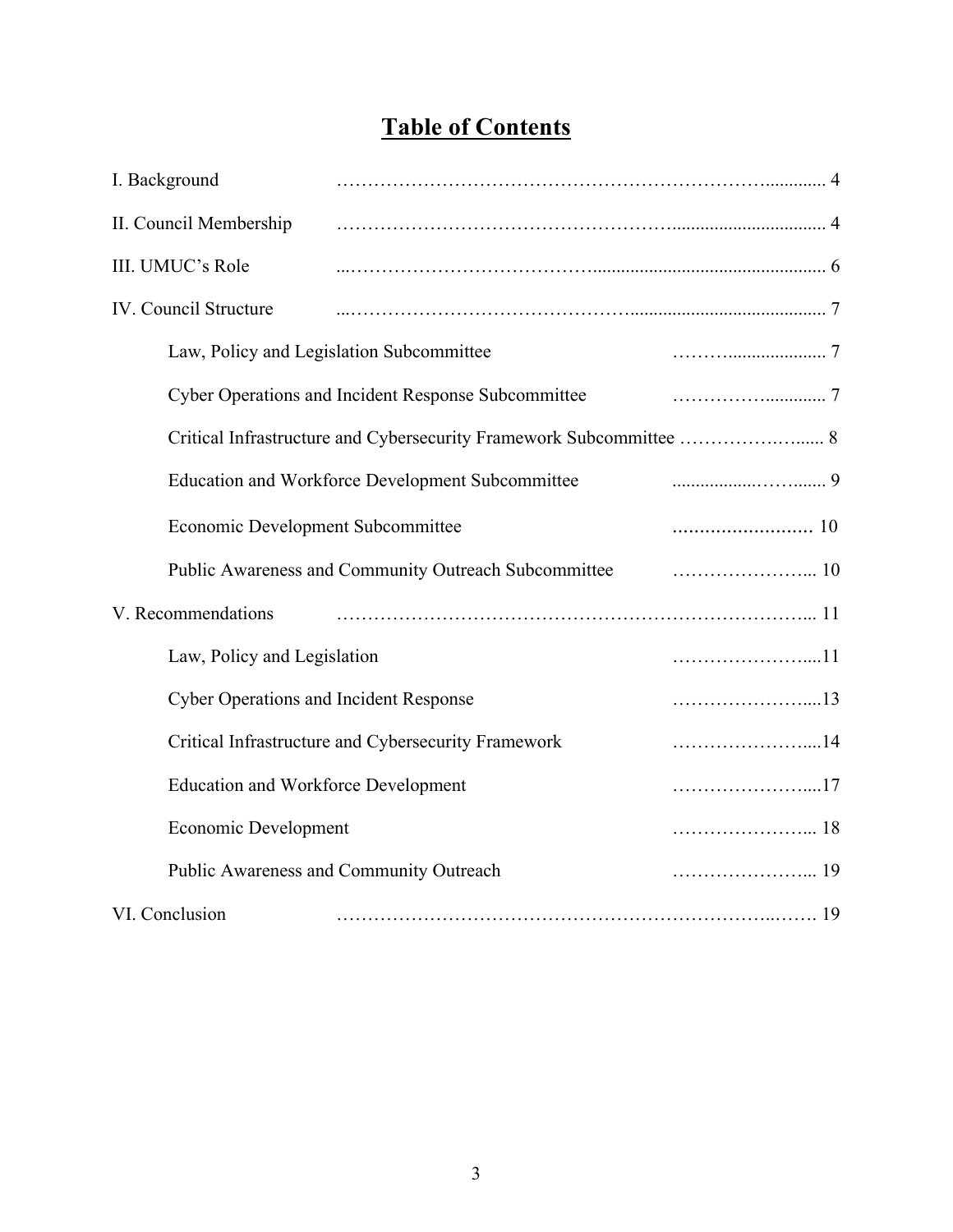## **I. Background**

 The Maryland Cybersecurity Council was established by Senate Bill 542 during the 2015 protecting the State's critical infrastructure while advancing cyber innovation and jobs in Maryland. The Council will work with relevant entities towards accomplishing the critical task of assessing and improving the State's cybersecurity posture. legislative session. The purpose of the Council is to form strategies and recommendations for

## **II. Council Membership**

 as follows: Under the leadership of Attorney General Brian Frosh, serving as Chair, the Council brings together stakeholders that include, members of the General Assembly, State agencies, law enforcement, higher education institutions, business, cyber technology representatives, healthcare, trade, and other organizations susceptible to cyber attacks. The Council members are

#### Chair: Brian E. Frosh, Maryland Attorney General

#### **Legislative Representatives:**

- Susan C. Lee, Senator, Maryland General Assembly
- Catherine E. Pugh, Senator, Maryland General Assembly
- Ned Carey, Delegate, Maryland General Assembly
- Mary Ann Lisanti, Delegate, Maryland General Assembly

#### **Technology Companies:**

- Belkis Leong-Hong, Founder, President, and CEO, Knowledge Advantage, Inc.
- Rajan Natarajan, PhD, President, TechnoGen, Inc.
- Jonathan Powell, Senior Program Manager, CACI, Inc.
- Zuly Gonzalez, Co-Founder and CEO, Lightpoint Security
- James Foster, CEO, ZeroFox
- John M. Abeles, President and CEO, System 1, Inc.

#### **Business Associations:**

- Don Fry, President and CEO, Greater Baltimore Committee
- Joseph Morales, JD, Attorney, Maryland Hispanic Chamber of Commerce
- Jim Dinegar, President and CEO, Greater Washington Board of Trade
- Brian Israel, Business Development Executive, Maryland Association of Certified Public **Accountants**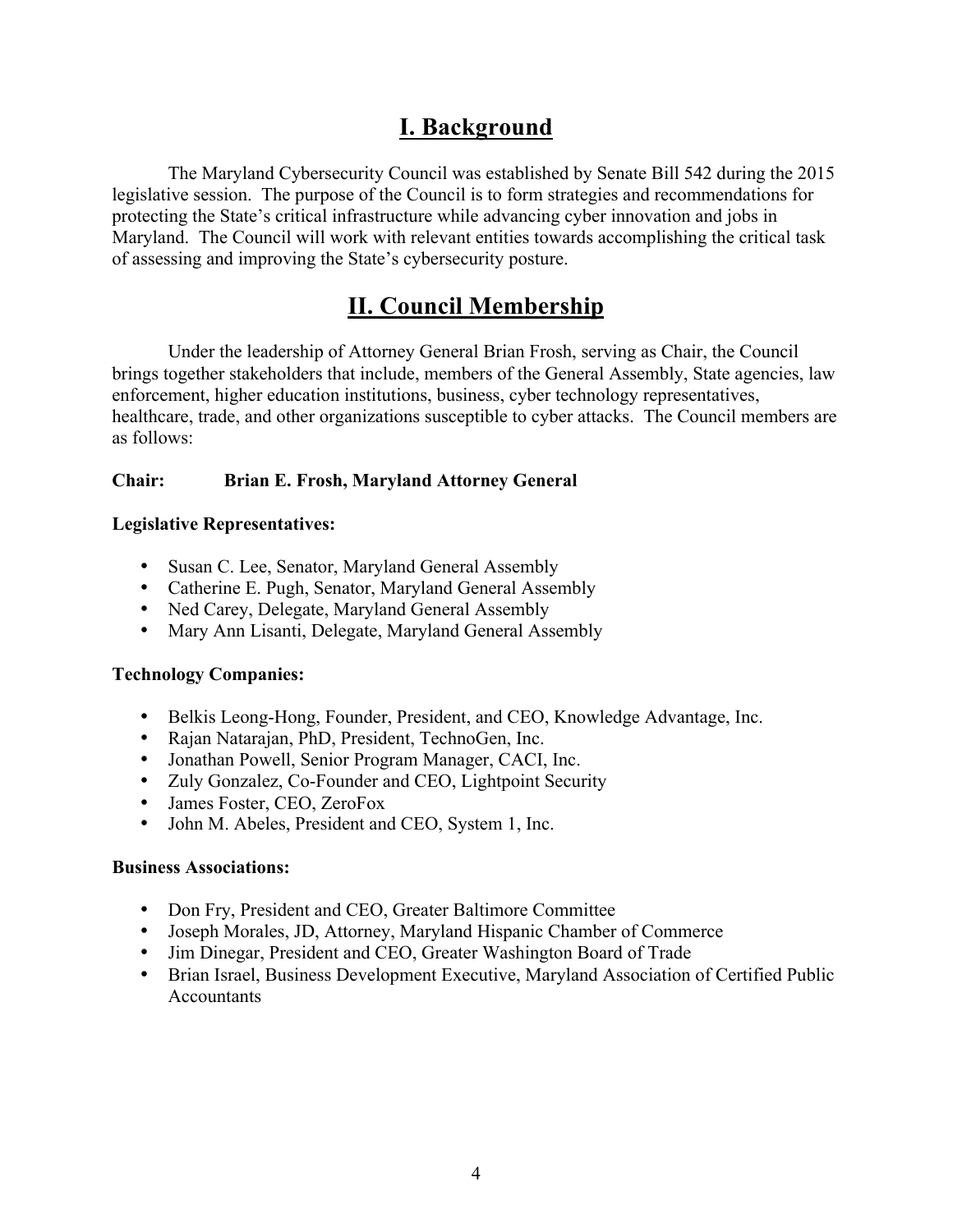#### **Higher Education:**

- Michael Greenberger, Director, Center for Health and Homeland Security, Francis King Carey School of Law, University of Maryland
- Jonathan Katz, PhD, Director, Maryland Cybersecurity Center and Professor, Department of Computer Science, University of Maryland, College Park
- Stewart Edelstein, PhD, Executive Director, Universities at Shady Grove
- Anupam Joshi, PhD, Director, Center for Security Studies, University of Maryland, Baltimore County
- Patrick O'Shea, PhD, Vice President and Chief Research Officer, University of Maryland, College Park
- Anton Dahbura, PhD, Executive Director, Information Security Institute, Johns Hopkins University
- Shiva Azadegan, PhD, Director, Computer Science, Towson University
- David Wilson, EdD, President, Morgan State University
- Carl Whitman, Vice President, Instructional and Information Technology and Chief Information Officer, Montgomery College
- David Anyiwo, PhD, Professor and Chair, Department of Management Information Systems, Bowie State University

#### **Crime Victim Representative:**

• Sue Rogan, Director, Financial Education, Maryland CASH Campaign

#### **Susceptible Industries:**

- Joseph Haskins Jr., Chairman, President, and CEO, Harbor Bank
- Clay House, Vice President, Architecture, Planning, and Security, CareFirst
- Pegeen Townsend, Vice President, Government Affairs, Medstar Health
- Jayfus Doswell, PhD, Founder, President, and CEO, The Juxtopia Group, Inc.
- Kristin Jones Bryce, Vice President of External Affairs, University of Maryland Medical System

#### **Other Designees:**

- Blair Levin, Nonresident Senior Fellow, Metropolitan Policy Program Brookings Institution
- Howard Feldman, JD, Attorney, Whiteford, Taylor & Preston
- Paul Tiao, JD, Attorney, Hunton & Williams
- Robert W. Day Sr., Senior Security Monitoring Analyst, AECOM, Inc.
- Jonathan Prutow, Senior Associate, Aveshka, Inc.
- Larry Letow, President and CEO, Convergence Technology Consulting
- Mark Augenblick, JD, Attorney, Pillsbury Winthrop Shaw Pittman LLP
- Henry J. Muller, Director of Communications-Electronics Research, Development and Engineering Center, U.S. Army, Aberdeen Proving Ground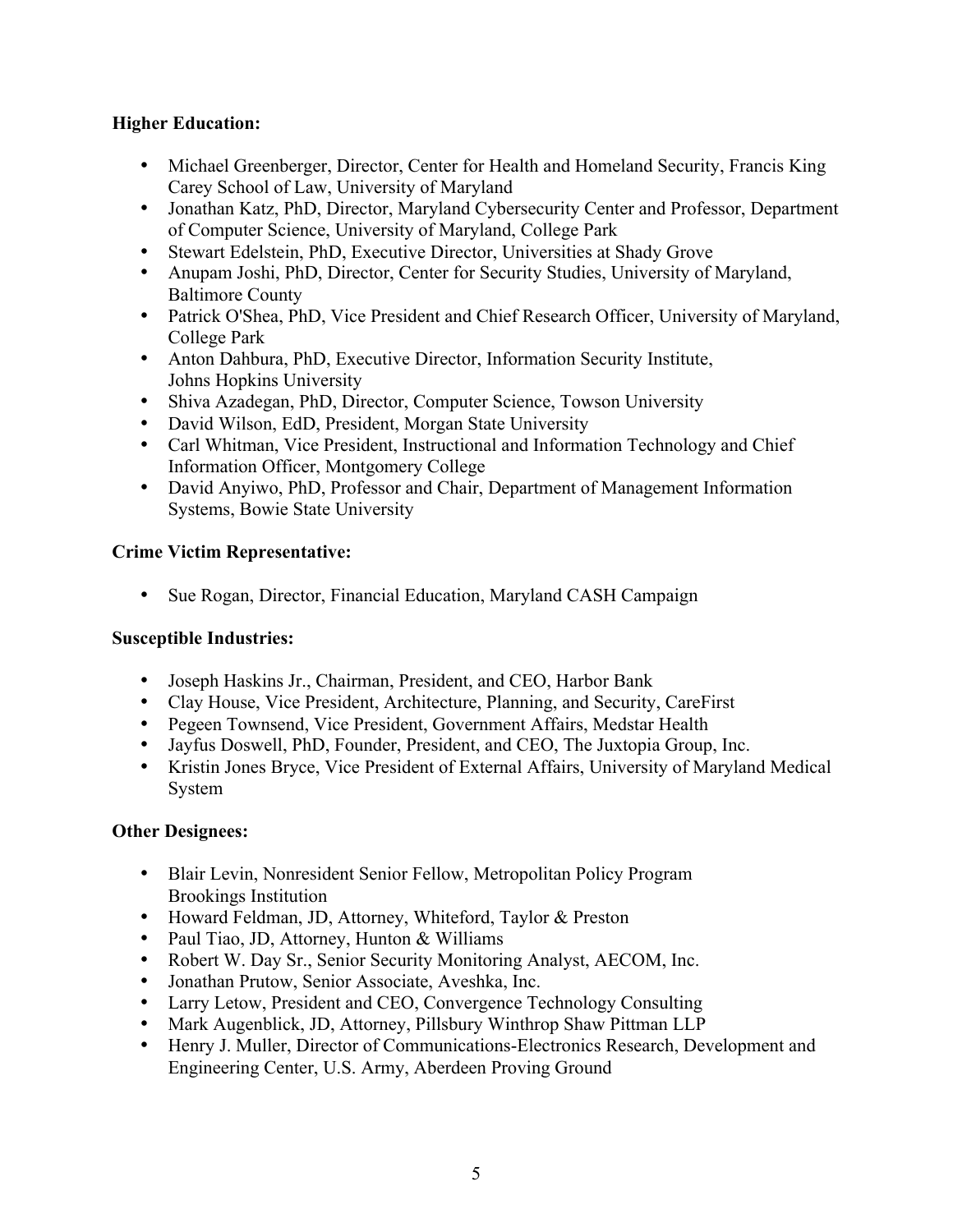#### **Federal Institutions:**

- Judith Emmel, Associate Director, State, Local, and Community Relations, National Security Agency
- Donna Dodson, Director, National Cybersecurity Center of Excellence, National Institute of Standards and Technology

#### **State Institutions:**

- David Garcia, Secretary of Information Technology, Maryland Department of Information Technology
- Col. William Pallozzi, Secretary of State Police, Maryland State Police
- Ken McCreedy, Director, Cyber Development, Maryland Department of Commerce
- Major General (MG) Linda Singh, Adjutant General of Maryland, Maryland Military Department
- Walter London, Director, Governor's Office of Homeland Security
- David Engel, Director, Maryland Coordination and Analysis Center
- Russell Strickland, Director, Maryland Emergency Management Agency
- Henry Ahn, Program Manager, Technology Funding Programs, Maryland Technology Development Corp.
- Phil Schiff, CEO, Tech Council of Maryland
- Anthony Lisuzzo, Board Member, Army Alliance
- Steven Tiller, President, Fort Meade Alliance
- Sachin Bhatt, Assistant Attorney General, Office of the Maryland Attorney General

## **III. UMUC's Role**

University of Maryland University College (UMUC) supports the Maryland Cybersecurity Council in several ways: planning and hosting Council meetings; bringing expert resources to support the Council's work; working with the Council members and their institutions to support the Council's efforts; and drafting Council reports. The Council is currently staffed by UMUC Professor, Dr. Amjad Ali.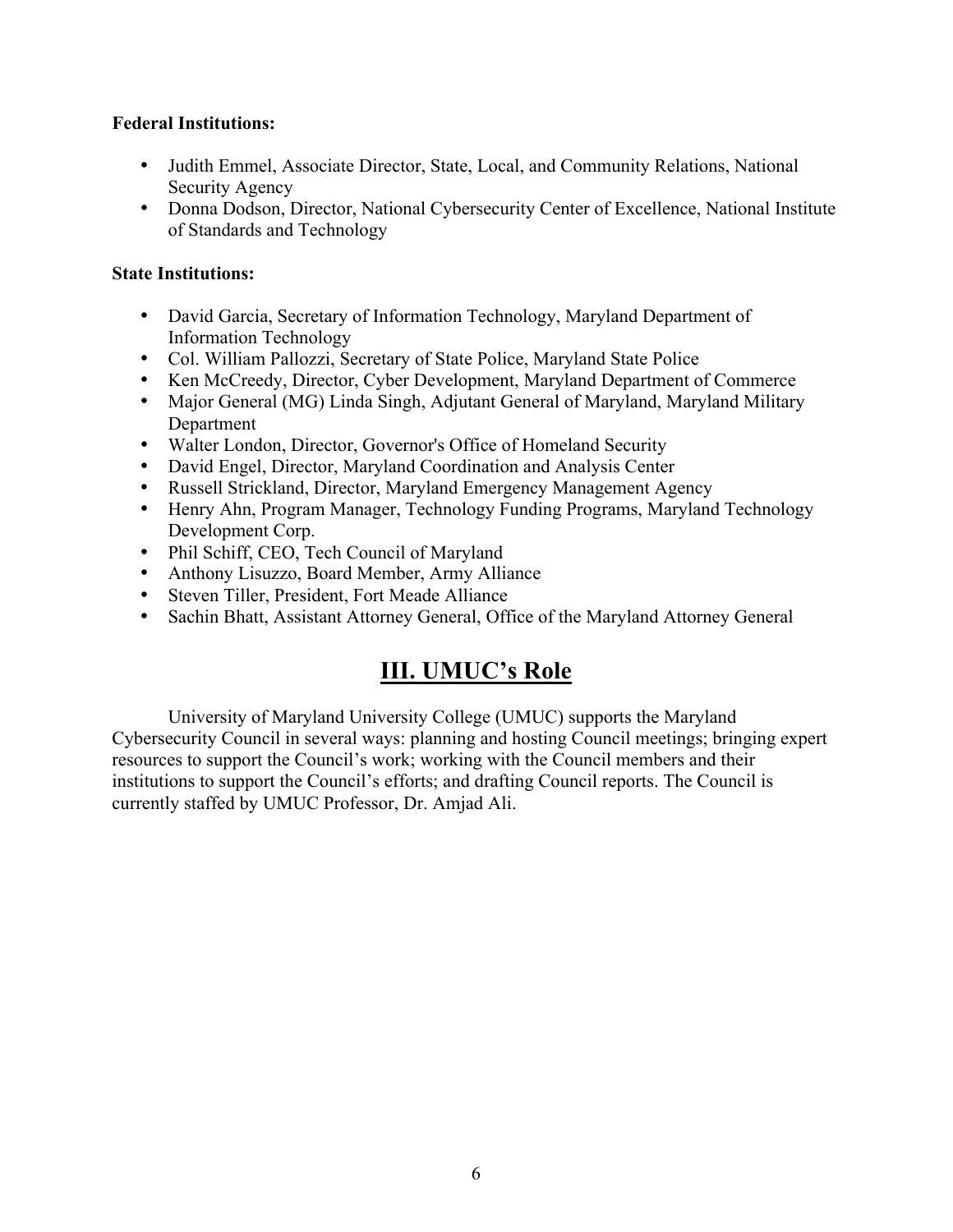## **IV. Council Structure**

The Maryland Cybersecurity Council is organized into the following subcommittees:

### **Law, Policy and Legislation Subcommittee**

#### **Subcommittee Objectives**

- inconsistencies/gaps • Examine and identify inconsistencies and gaps between State and Federal laws regarding cybersecurity; recommend any new legislation needed to address identified
- Recommend any legislative changes considered necessary by the Council to address cybersecurity
- Review cybercrime statutes and make recommendations for improvements thereto

#### **Subcommittee Members**

- Co-Chair: Susan C. Lee, Senator, Maryland General Assembly
- Co-Chair: Blair Levin, Nonresident Senior Fellow, Metropolitan Policy Program, Brookings Institution
- Joseph Morales, JD, Attorney, Maryland Hispanic Chamber of Commerce
- Pegeen Townsend, Vice President, Government Affairs, Medstar Health
- Howard Feldman, JD, Attorney, Whiteford, Taylor & Preston
- Ned Carey, Delegate, Maryland General Assembly
- Jonathan Prutow, Senior Associate, Aveshka, Inc.
- Michael Greenberger, Director, Center for Health and Homeland Security, Francis King Carey School of Law, University of Maryland
- Paul Tiao, JD, Attorney, Hunton & Williams

### **Cyber Operations and Incident Response Subcommittee**

#### **Subcommittee Objectives**

- Recommend best practices for monitoring and assessing cyber threats and responding to cyber attacks or other security breaches thereto
- Create or enhance shared awareness of cyber vulnerabilities, threats, and incidents within the State
- Recommend best practices for developing comprehensive state strategic plan to ensure a coordinated and quickly adaptable response to and recovery from cyber attacks and incidents $<sup>1</sup>$ </sup>

 $\overline{a}$  for the Cybersecurity Council. Md. Ann. Code, St. Gov't Art. §9-2901 (J)(6). However, the Council understands under the direction of the Maryland Department of Information Technology in coordination with other State agencies. The Council will review and/or advise the Department's efforts as appropriate.  $<sup>1</sup>$  Senate Bill 542 lists the development of a comprehensive state strategic cyber security plan among the deliverables</sup> that this effort – which includes the review and analysis of highly sensitive and confidential data – has already begun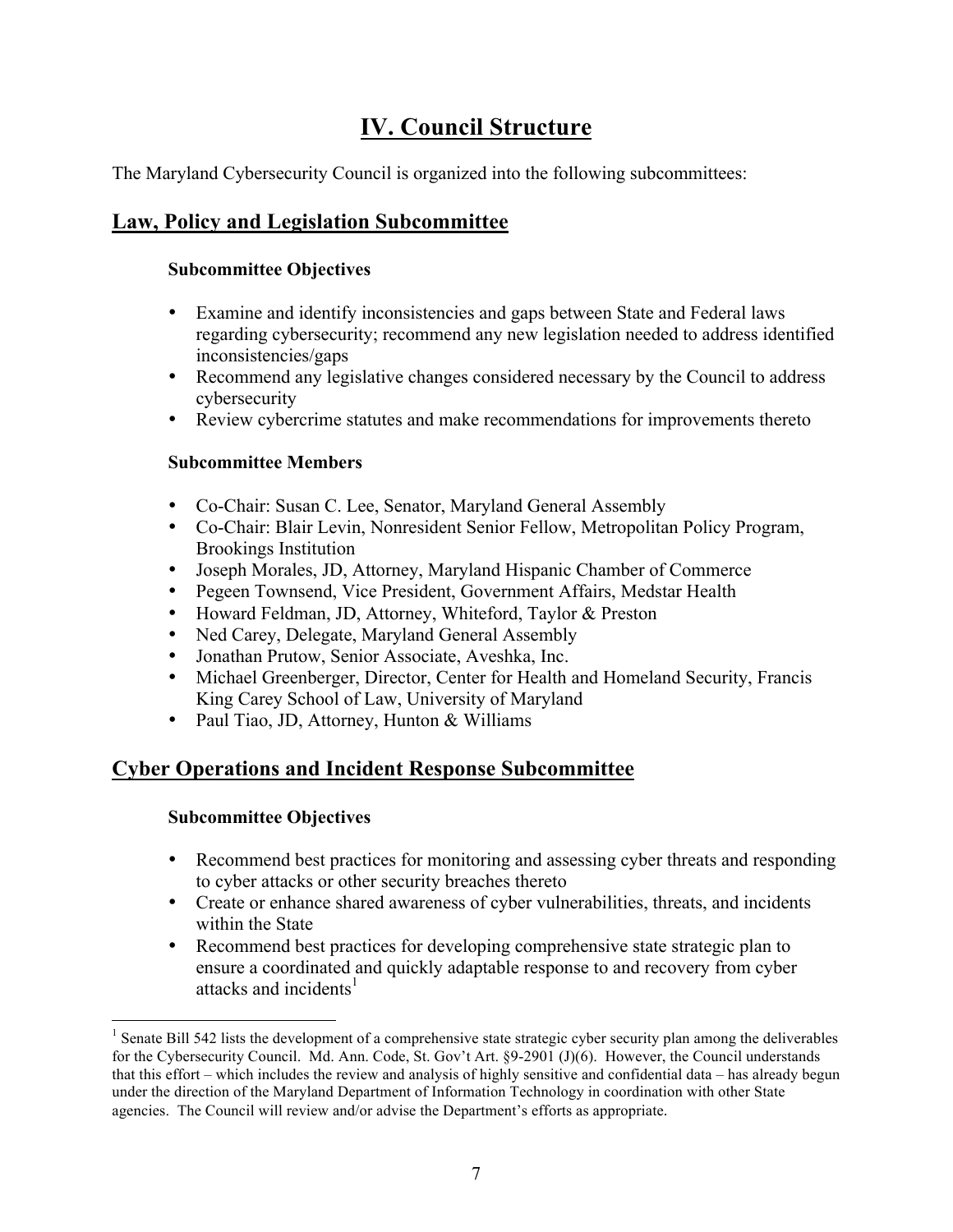• Serve as a resource for its expertise to all other subcommittees

#### **Subcommittee Members**

- Chair: David Garcia, Secretary of Information Technology, Maryland Department of Information Technology
- Mary Ann Lisanti, Delegate, Maryland General Assembly
- Walter London, Director, Governor's Office of Homeland Security
- Anupam Joshi, PhD, Director, Center for Security Studies, University of Maryland, Baltimore County
- Anthony Lisuzzo, Board Member, Army Alliance
- Robert W. Day Sr., Senior Security Monitoring Analyst, AECOM, Inc.
- Kristin Jones Bryce, Vice President of External Affairs, University of Maryland Medical System
- Robert Smolek, Major, Maryland State Police
- Judith Emmel, Associate Director, State, Local, and Community Relations, National Security Agency

#### **Critical Infrastructure and Cybersecurity Framework Subcommittee**

#### **Subcommittee Objectives**

- to determine which local infrastructure sectors are at the greatest risk of cyber attacks and need the most enhanced cybersecurity measures • For critical infrastructure not covered by Federal law or Executive Order 13636 of the President of the United States, identify best practices in conducting risk assessments
- catastrophic consequences • Use Federal guidance to identify categories of critical infrastructure as critical cyber infrastructure if cyber attacks to the infrastructure could reasonably result in
- Assist infrastructure entities that are not covered by the Executive Order in complying with Federal cybersecurity guidance
- Assist private sector cybersecurity businesses in adopting, adapting, and implementing the National Institute of Standards and Technology (NIST) Cybersecurity Framework
- Assist State of Maryland government entities, as well as educational entities, in adopting, adapting, and implementing the NIST Cybersecurity Framework
- secure the State's critical information infrastructure • Recommend strategies for strengthening public and private partnerships necessary to

#### **Subcommittee Members**

1

- Chair: Michael Greenberger, Director, Center for Health and Homeland Security, University of Maryland
- John M. Abeles, President and CEO, System 1, Inc.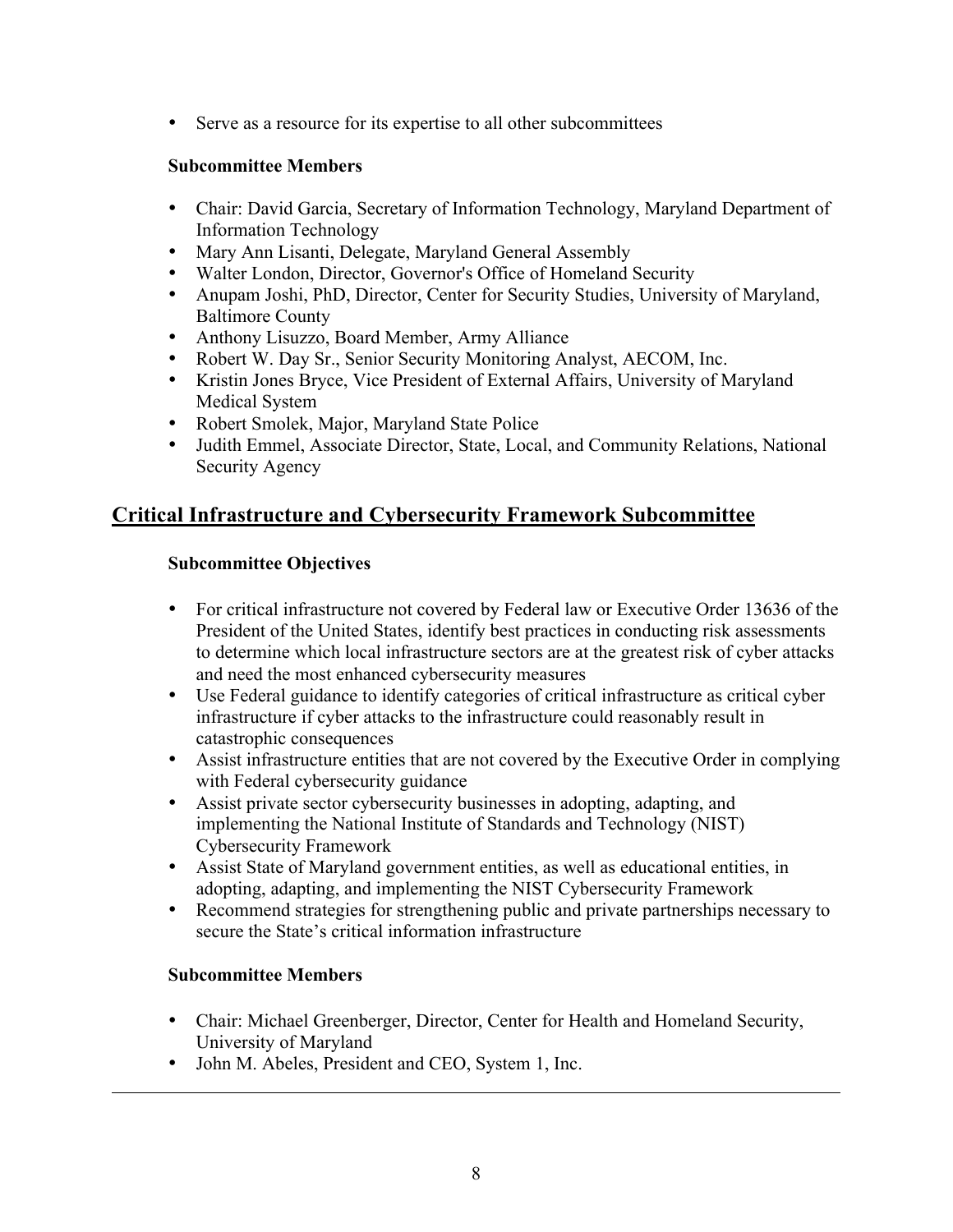- Dr. David Anyiwo, Chair, Department of Management Information Systems, Bowie State University
- Mark Augenblick, Attorney, Pillsbury Winthrop Shaw Pittman LLP
- Donna Dodson, Director, NIST National Cybersecurity Center of Excellence, National Institute of Standards and Technology
- David Engel, Director, Maryland Coordination and Analysis Center
- Zuly Gonzalez, Co-Founder and CEO, Lightpoint Security
- Clay House, Vice President, Architecture, Planning, and Security, CareFirst
- Rajan Natarajan, President, TechnoGen, Inc.
- Major General (MG) Linda Singh, Adjutant General of Maryland, Maryland Military Department

#### **Education and Workforce Development Subcommittee**

#### **Subcommittee Objectives**

- Enhance and support cyber workforce training and education in Maryland, including:
	- o Recommendations for enhancing student interest in pursuing cybersecurity education; recommendations to develop programs enticing or incentivizing students and professionals to enter cybersecurity field
	- o Recommendations for attracting teachers and faculty qualified to teach cybersecurity courses in high school and beyond
	- o Recommendations to develop and modify high school and higher education curriculum to enhance cybersecurity skills and talent; recommendations for developing fundamental skills necessary for cybersecurity students and professionals
- Promote cyber research and development (R&D) in higher education
	- o Recommendations on funding for R&D
	- o Recommendations on incentivizing R&D
	- o Recommendations for collaborative R&D
- Recommendations on pathways to employment in cybersecurity field

#### **Subcommittee Members**

- Chair: Jonathan Katz, PhD, Director, Maryland Cybersecurity Center and Professor, Department of Computer Science, University of Maryland, College Park
- Stewart Edelstein, PhD, Executive Director, Universities at Shady Grove
- Jonathan Powell, Senior Program Manager, CACI, Inc.
- Henry J. Muller, Director, Communications-Electronics Research, Development and Engineering Center, U.S. Army, Aberdeen Proving Ground
- Shiva Azadegan, PhD, Director, Computer Science, Towson University
- Russell Strickland, Director, Maryland Emergency Management Agency
- David Wilson, EdD, President, Morgan State University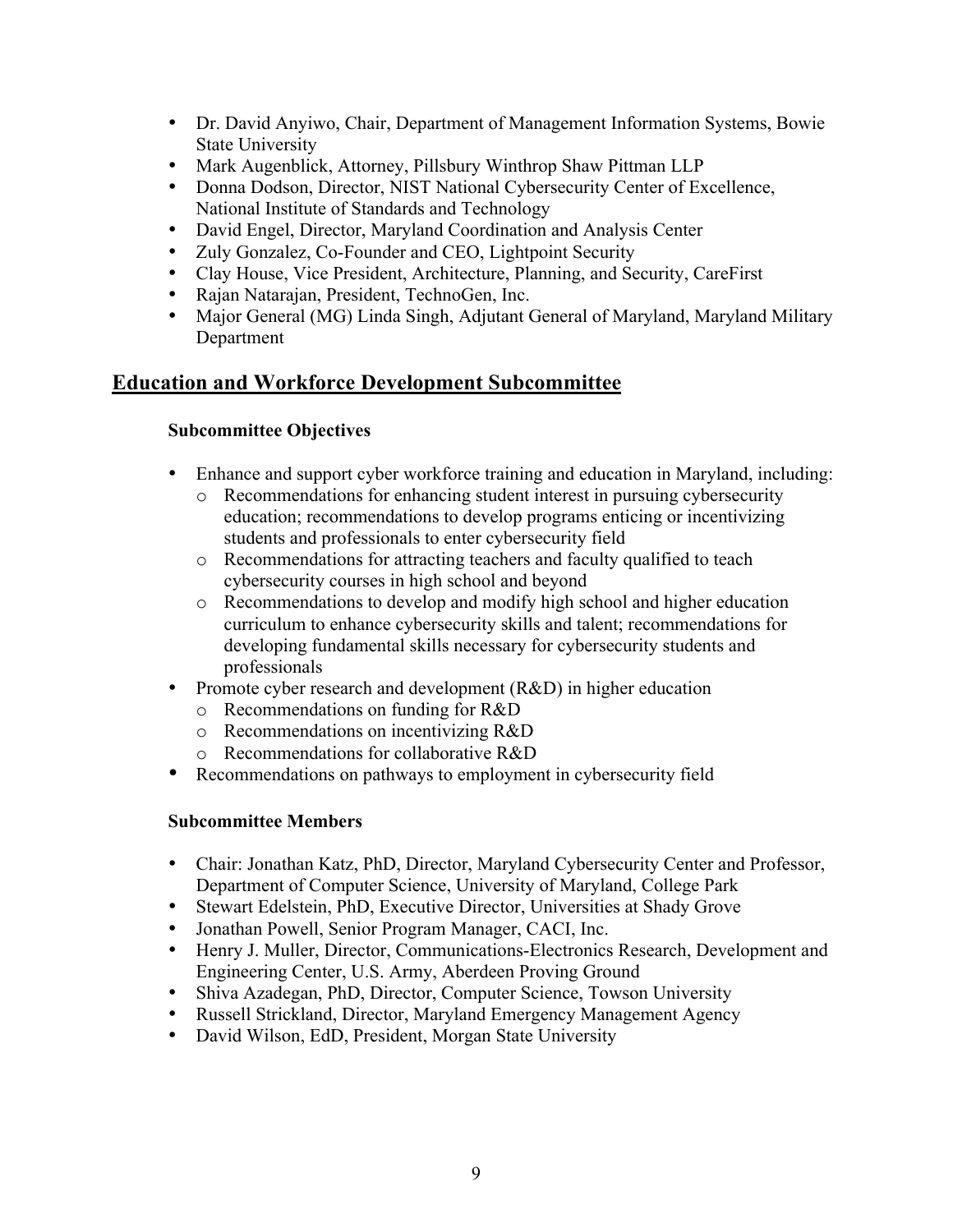#### **Economic Development Subcommittee**

#### **Subcommittee Objectives**

- Promote cyber innovation for economic development, attracting private sector investment and job creation in cybersecurity
- Recommend strategies for increasing cybersecurity research and development funding
- Promote cybersecurity entrepreneurship in Maryland
- Recommend strategies for attracting cybersecurity companies to Maryland
	- o attract venture capital
	- o valuable tax incentives

#### **Subcommittee Members**

- Chair: Belkis Leong-Hong, Founder, President, and CEO, Knowledge Advantage, Inc.
- Jim Dinegar, President and CEO, Greater Washington Board of Trade
- Joseph Haskins Jr., Chairman, President, and CEO, Harbor Bank
- Ken McCreedy, Director, Cyber Development, Maryland Department of Commerce
- Phil Schiff, CEO, Tech Council of Maryland
- Brian Israel, Business Development Executive, Maryland Association of Certified Public Accountants
- Steven Tiller, President, Fort Meade Alliance
- Don Fry, President and CEO, Greater Baltimore Committee
- James Foster, CEO, ZeroFox
- Henry Ahn, Program Manager, Technology Funding Programs, Maryland Technology Development Corp.

#### **Public Awareness and Community Outreach Subcommittee**

#### **Subcommittee Objectives**

- efforts and activities • Promote the Council's objectives; spread awareness of Council's cybersecurity
- Learn and assess cyber concerns of businesses, community and individuals so Council can offer information that is relevant, applicable and valued
- Create a depository of cybersecurity awareness information for all, including private and public sectors as well as individuals

#### **Subcommittee Members**

- Chair: Sue Rogan, Director, Financial Education, Maryland CASH Campaign
- Catherine E. Pugh, Senator, Maryland General Assembly
- Patrick O'Shea, PhD, Vice President and Chief Research Officer, University of Maryland, College Park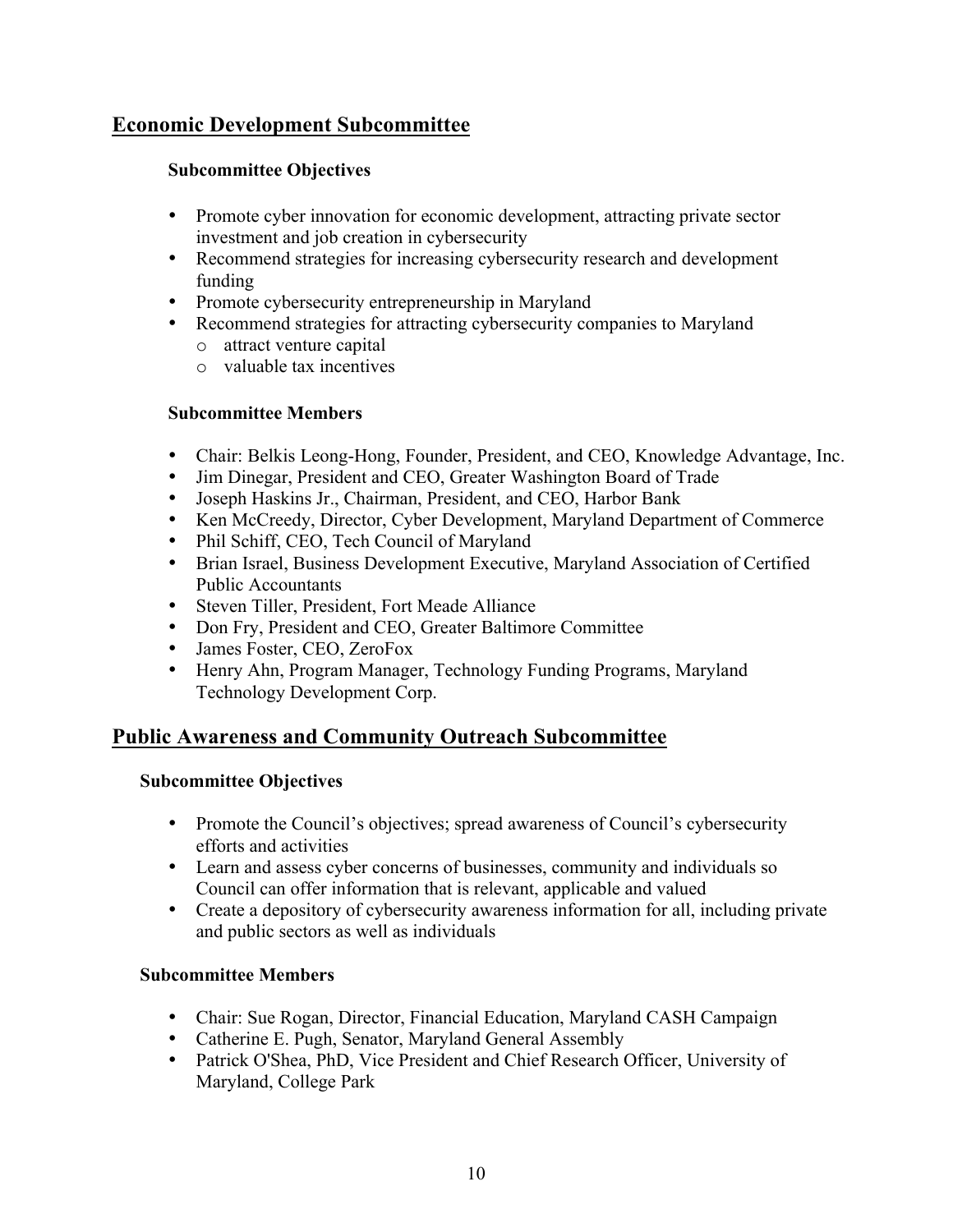- Anton Dahbura, PhD, Executive Director, Information Security Institute Johns Hopkins University
- Carl Whitman, Vice President, Instructional and Information Technology and Chief Information Officer, Montgomery College
- Jayfus Doswell, PhD, Founder, President, and CEO, The Juxtopia Group, Inc.
- Larry Letow, President and CEO, Convergence Technology Consulting

## **V. Recommendations**

 Council makes the following preliminary recommendations aimed at protecting the State's critical infrastructure and advancing cyber innovation and jobs in Maryland: Based on observations and discussions during its first year, the Maryland Cybersecurity

#### **Law, Policy and Legislation**

#### **1. Cyber First Responders Reserve**

The Council recommends the creation of a cyber first responders reserve, where an appropriate state agency would coordinate with top cyber expert reservists in the event of a cyber emergency. The Maryland Emergency Management Agency (MEMA) appears to be the appropriate agency to lead and coordinate the proposed cyber first responder reserve.

The United States government recently created a digital service corps to facilitate the hiring of digital expertise that was previously difficult to hire. In addition, the federal government and the individual states have a national reserve that can be called upon in the event of a natural or other kind of disaster. Due to the growing threat cyber attacks pose to our welfare, Maryland should also have access to a reserve of digital expertise in the foreseeable event of a cyber emergency. Combining the two ideas (digital service corps and national reserve), Maryland should create a cyber first responders reserve in order to access a reserve of expertise in the event of a cyber emergency.

#### **2. MPIPA Personal Information and Breach/Unauthorized Access Definitions & other Changes**

The Maryland Personal Information Protection Act (MPIPA) was enacted to help ensure that Maryland consumers' personal identifying information is reasonably protected, and in the case of a breach, the consumer is notified so that they can take measures to protect themselves. While it has provided many essential safeguards, Maryland can take a step towards more robustly protecting itself and its citizens by amending and expanding certain provisions of the MPIPA.

 The Council recommends a legislative proposal to expand the applicability of MPIPA's data breach notification requirement by redefining "personal information" to include more types of data that can be used to identify a person. The definition for "personal information" would include the following: include the following:<br>
11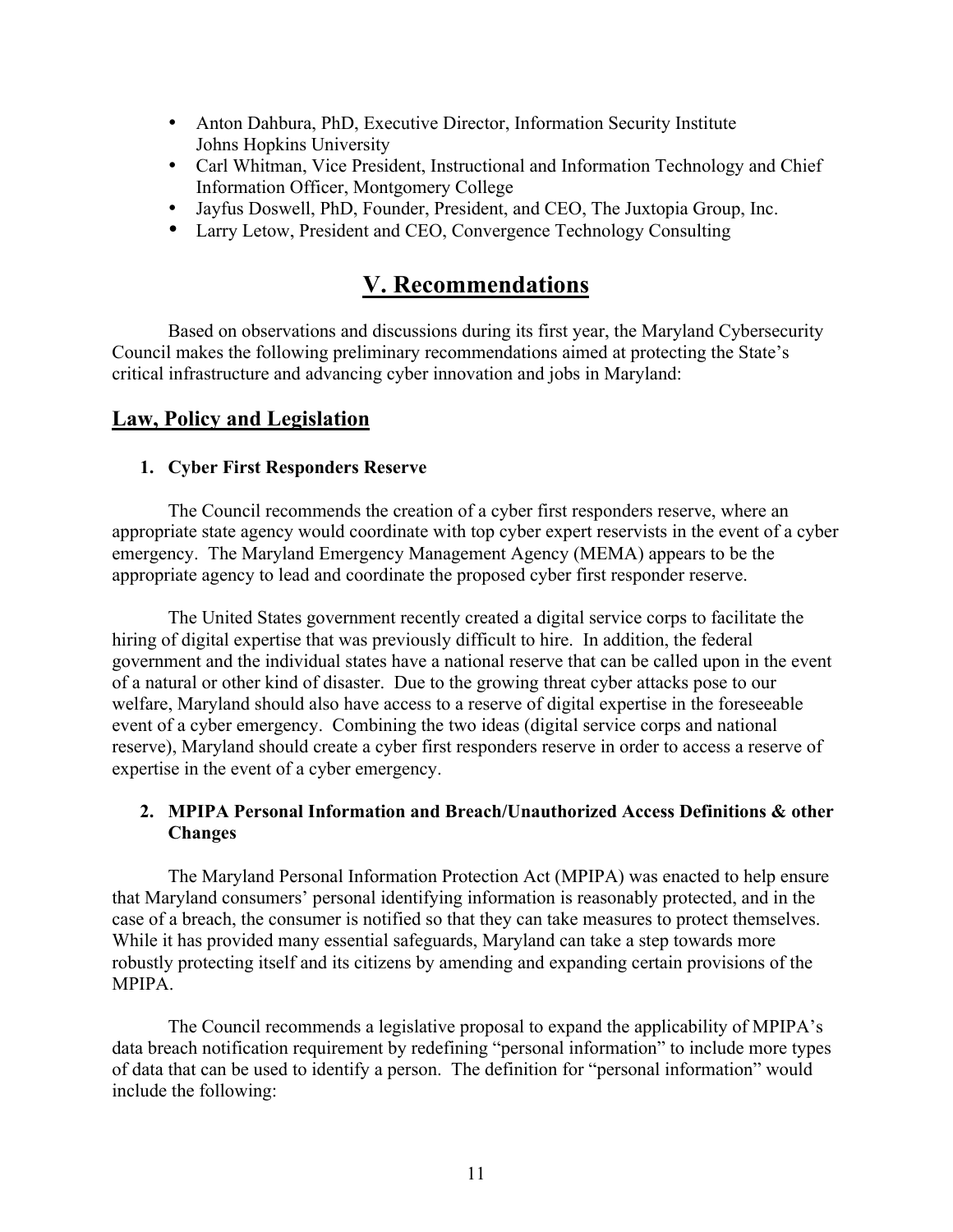- 1. Email address or username, plus password or security question
- 2. Patterned genetic information
- 3. Unique biometric data

This would build upon proposed legislation SB 29 (2016), SB 548 (2015), SB 859 (2013) and HB 960 (2013) to impose additional requirements on a business to protect an individual's personal information, including the implementation of reasonable security procedures and practices to safeguard the personal information.

The Council also recommends creating another category of data termed "private information." This category of data will be reserved for data that requires the absolute highest level of security and safeguards. The Council will conduct further research to offer an appropriate definition.

Finally, the Council recommends amending MPIPA to broaden the definition of what constitutes a "breach" to include not only "unauthorized acquisition" but also "unauthorized access." This broader definition accounts for a security incident where the perpetrator does not acquire the data but, instead, modifies it.

Prior to submission, the Council will refine this legislative proposal, particularly defining what constitutes "private information."

#### **3. Civil Cause of Action for Remote Intrusions**

 The Council recommends the creation of a civil cause of action for remote intrusions. This recommended legislative initiative would provide a private party the ability to pursue a claim against a person or entity that accessed the private party's personal information without authority. Federal law includes such a cause of action, as do several other states. As government resources for state and local computer hacking prosecutions are limited, this proposal would provide a civil remedy for private parties to redress instances of unauthorized access to systems. Furthermore, it would serve the public interest by holding parties responsible for their wrongful conduct in accessing systems without authority.

The Council will conduct further analysis of relevant federal laws and laws in other states and examine the general parameters of the cause of action before submitting the legislative proposal to the General Assembly for consideration.

#### **4. Credit Freeze**

 Maryland may already, at no charge, have their credit frozen until they reach age 18 because The Council recommends that Maryland further incentivize the practice of freezing credit account generation to prevent the improper uses of electronic information to mimic financial identities and cause irreparable damage to identity theft victims of all ages. Children in their credit identities are particularly vulnerable. The Council believes that that this policy should be expanded beyond children and recommends a legislative vehicle to reduce the hurdles to freeze and thaw credit access when there has been a data breach notice. Moreover, it is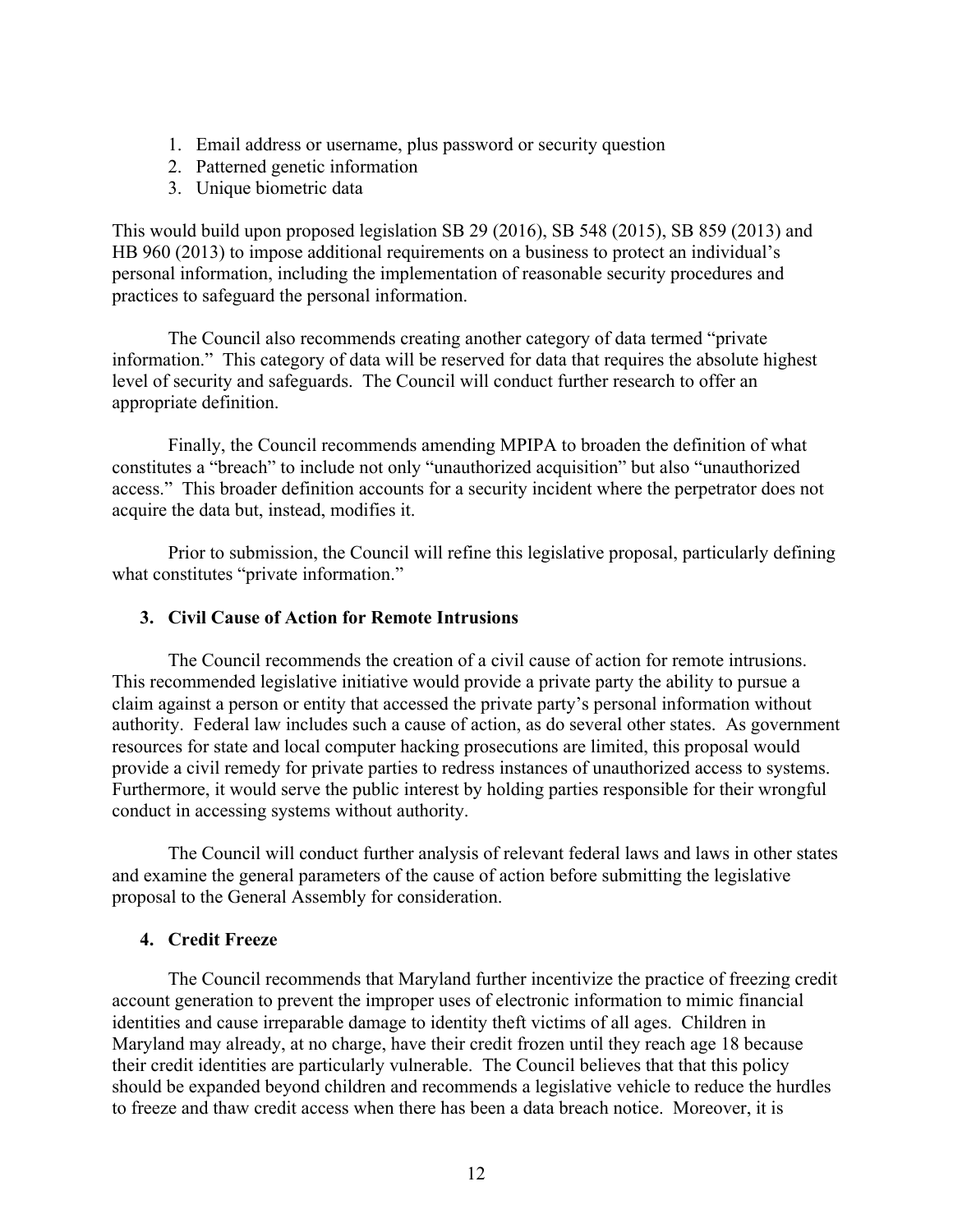recommended that the ability to freeze one's credit should be well advertised by relevant state government agencies and promoted as a reasonable special safeguard against the financial externalities of identity theft. The key parameters of this legislative proposal are as follows:

- a. Prohibiting a consumer credit agency from charging a fee for a placement, temporary lift, or removal of a credit or security freeze when the consumer has been a victim of a data breach
- b. Establishing a violation as an unfair or deceptive trade practice
- c. While a credit freeze can be necessary to prevent an identity thief from exploiting access to personal information, the consumer should not have to pay the cost of lifting the freeze to be able to have access to credit for a legitimate purpose.
- d. The legislative proposal would also detail the information that must be provided to a consumer in the event of a credit freeze.

#### **5. NIST Cybersecurity Framework**

 The Council recommends that the Secretary of the Maryland Department of Information Technology consider the National Institute on Standards and Technology (NIST) Cybersecurity Framework and other relevant federal guidance and standards when developing or modifying the Statewide Information Technology Master Plan.

#### **6. Maryland Data Breach Report**

The Council recommends that the Office of the Attorney General issue a periodic report designed to highlight the preceding year's notable events and trends in data security. The report should be a summary or "snapshot" of data security activity and trends relevant to Marylanders to include: data breach statistics; legislative and judicial developments in the area of data security; and best practices for businesses on data breach prevention and response.

#### **Cyber Operations and Incident Response**

#### **7. Integrated Cyber Approach for Mid-Atlantic Region**

 management agencies are well acquainted with these types of collaborations. By way of The Council recommends examining the idea of coordinating other states and government cybersecurity efforts across the mid-Atlantic region. Federal and state emergency example, the New England states, FEMA Region 1, have integrated some of their cybersecurity efforts and have even exercised as a group in the Department of Homeland Security cyber exercises. The Council will be seeking examples, best practices and general research to determine the feasibility of establishing an integrated approach across the Mid-Atlantic region.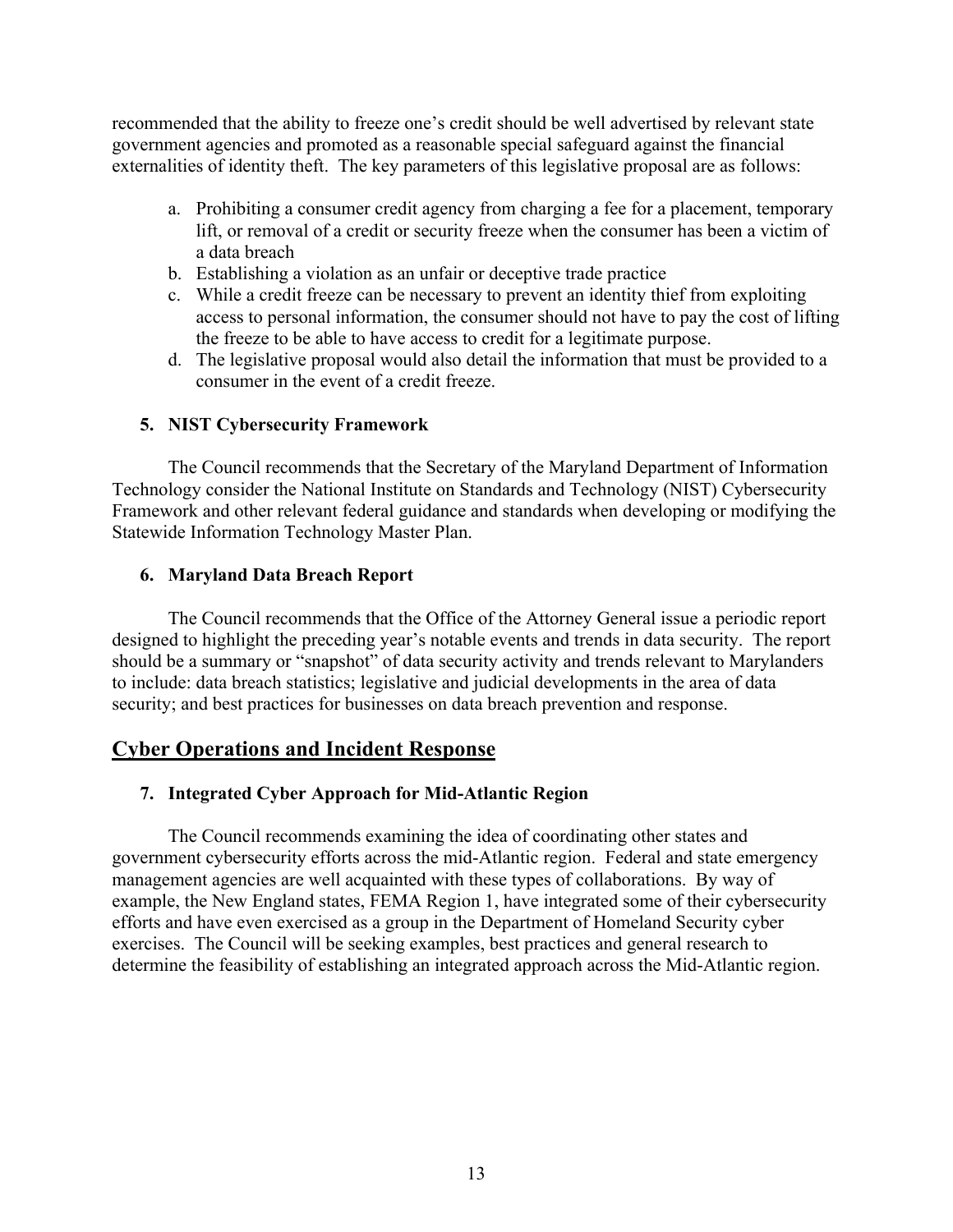#### **Critical Infrastructure and Cybersecurity Framework**

#### **8. Establishment of Educational Infrastructure**

 be covered by the cyber education infrastructure may include: The Council recommends the establishment of an educational infrastructure in Maryland that could educate owners and operators of the State's critical infrastructure and other stakeholders on cybersecurity matters. This educational infrastructure would provide resources to Maryland critical infrastructure sectors and other stakeholders in the State. These resources would be based on the latest cybersecurity trends, guidance, and best practices. Specific areas to

- General cybersecurity awareness
- Information sharing through Information Sharing and Analysis Organizations
- Cybersecurity frameworks, including the National Institute of Standards and Technology Framework for Improving Critical Infrastructure Cybersecurity
- Critical infrastructure tools for cybersecurity
- Cyber risk-management
- Cyber workforce development and training
- Other subjects based on stakeholder demand and the latest cybersecurity developments

The primary objective of the educational infrastructure would be to establish a plan to raise awareness of the cybersecurity threat, as well as methods and tools to address that threat. The Council envisions a multi-channel approach to achieve this goal, to include:

- Lectures, workshops, and discussion groups on various cybersecurity topics
- An on-line repository of lectures and presentations and other resources, freely available 24/7
- Conferences that serve to highlight cybersecurity issues for critical infrastructure
- Input from academic institutions in the development of educational materials and academic programs

The Council believes that this proposed cyber education infrastructure would gain wide support. Use of the cyber educational resources would be voluntary. Furthermore, because there is great variance in cybersecurity awareness and capabilities among Maryland's private institutions, this cyber education infrastructure would be a valuable resource to all of Maryland's critical infrastructure sectors and other stakeholders regardless of their cybersecurity sophistication. Stakeholders should be able to use the cyber education infrastructure resources and tailor them to their specific needs. Finally, this recommendation is one that could be implemented quickly and be built on in the future to support the critical infrastructure serving Maryland.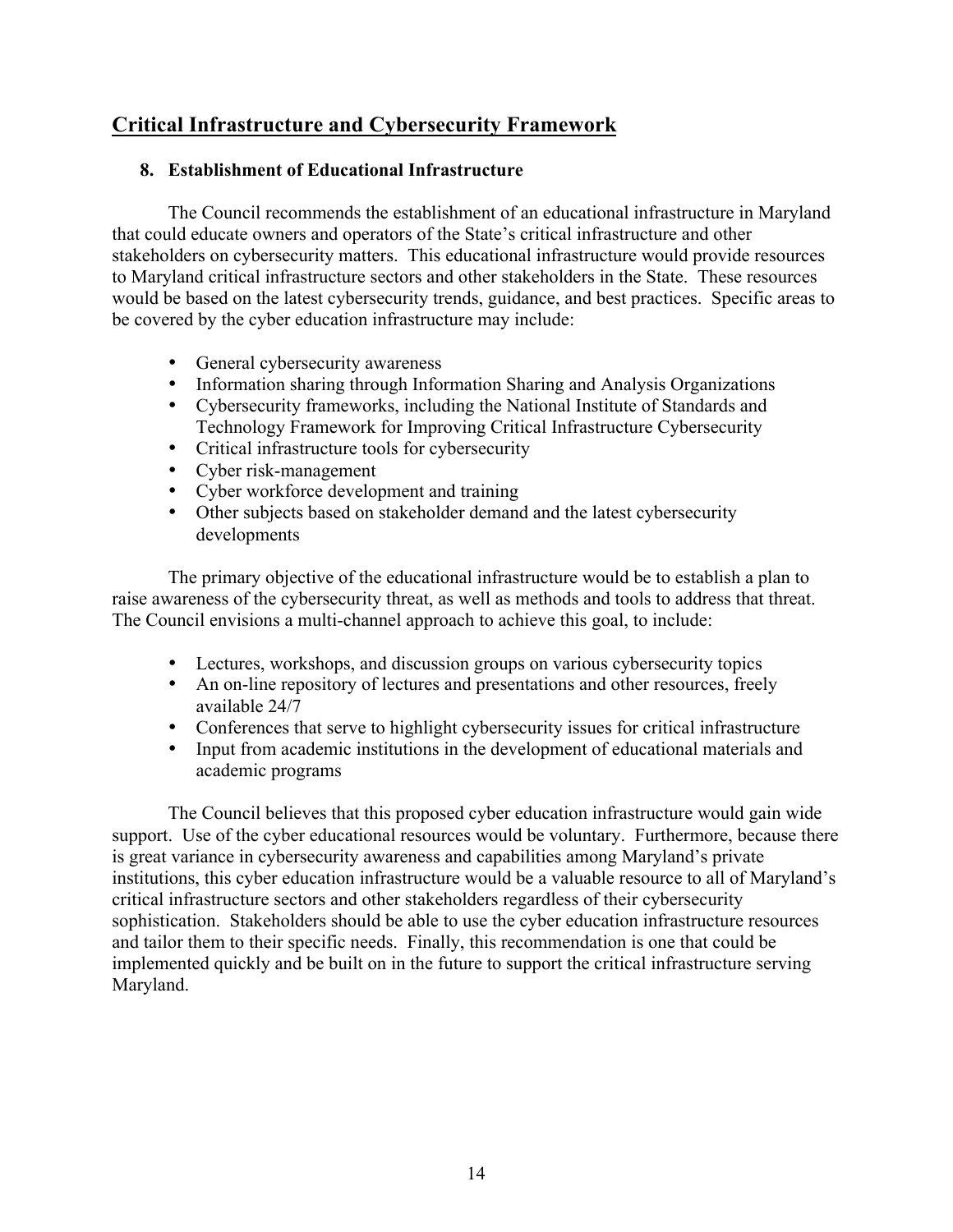#### **9. Critical Infrastructure and Risk Assessments**

#### *Identification of Critical Infrastructure*

 the Council will work with the National Institute of Standards and Technology and other Federal The Council intends to identify the critical infrastructure sectors that are at risk of cyber attacks. Pursuant to the Annotated Code of Maryland, State Government Article, 9-2901(J)(1), agencies, private sector businesses, and private cybersecurity experts to try to determine which local infrastructure sectors are at the greatest risk of cyberattacks and need the most enhanced cybersecurity measures. Furthermore, federal guidance will be used to identify critical infrastructure where cyber damage or unauthorized cyber access to the infrastructure could reasonably result in catastrophic consequences.

 sectors: The Council recognizes that the cyber risk to critical infrastructure sectors will vary depending on the threat actor, specific vulnerabilities associated with each sector, and the vector from which various potential public and private sector victims are attacked. The Federal civilian agencies tasked with cybersecurity and critical infrastructure protection focus primarily on six

- Banking/Finance
- Communications
- Energy
- Healthcare
- Information Technology
- Transportation

These sectors are critically important to Maryland as well. It is also important to note that each of these sectors is uniquely vulnerable and the threat environment is fluid.

 The Council recommends that no critical infrastructure sector be examined independently. vulnerability in one sector could have cascading repercussions throughout other sectors. For example, most sectors are dependent on the electric grid. Interdependencies exist not only not localized within the State, but is dependent on factors well beyond the State's control. It may, Many interdependencies exist between critical infrastructure components and an exploited between sectors, but also geographically. While Article 9-2901(J)(1) references "local" infrastructure sectors, the Council recommends that critical infrastructure is examined beyond State boundaries. Critical infrastructure, such as the electric grid, may span the mid-Atlantic region and even nation-wide. It is important to recognize the instances where infrastructure is however, be challenging to identify all interdependencies adequately. The Council, therefore, sees an important role for government as a facilitator that can bring parties together to highlight sector interdependencies.

#### *Risk Assessments*

After critical infrastructure sectors have been identified, any risk assessments ought to be performed pursuant to the most effective methods and general best practices. As part of its work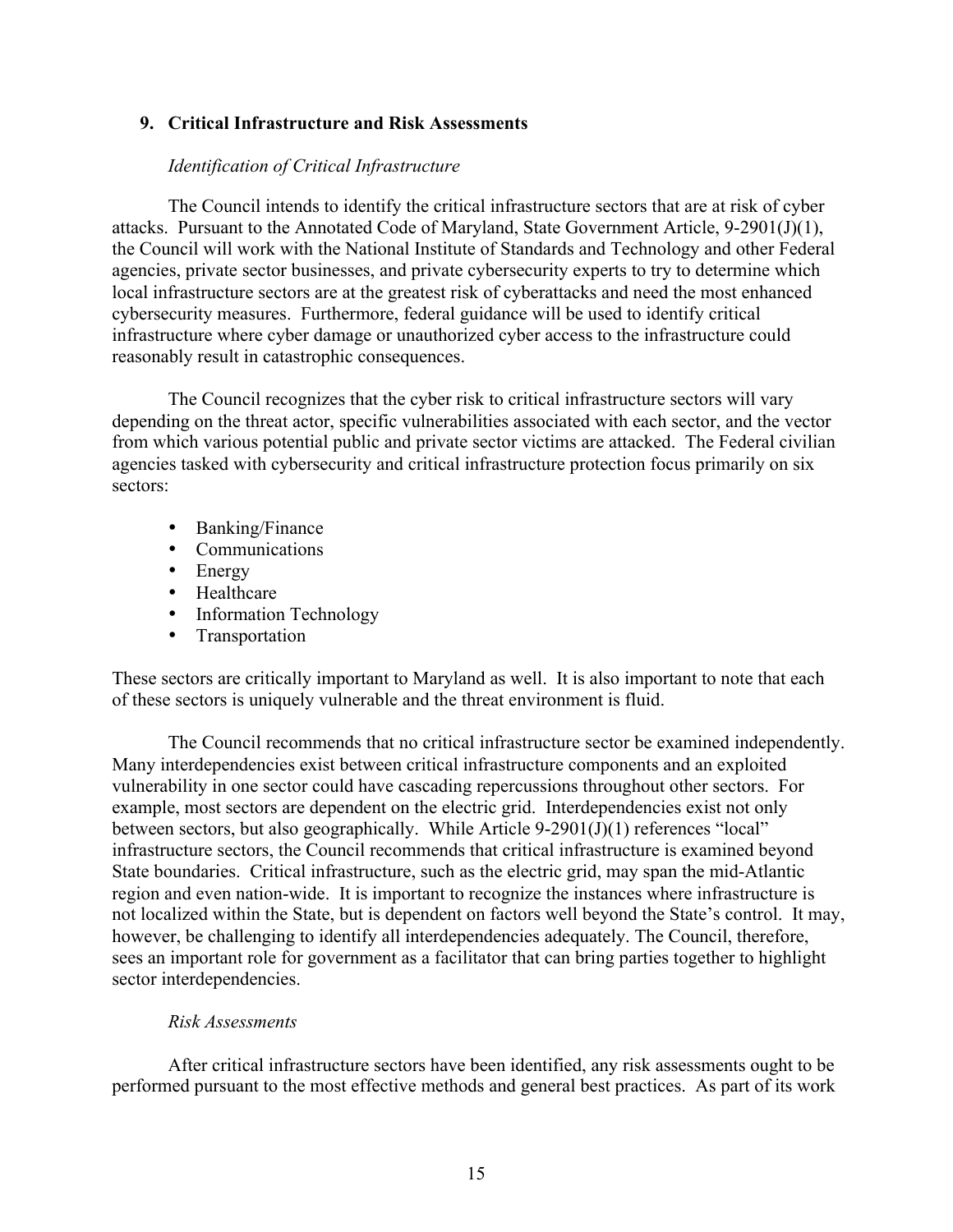resources and make them available to stakeholders.<sup>2</sup> over the next year, the Council intends to gather these methods, best practices, and other

A difficult challenge for conducting risk assessments on critical infrastructure rests on the fact that the majority of critical infrastructure is privately owned. Thus, an owner of that infrastructure now has the ability to ignore government mandates pertaining to risk mitigation. The Council is optimistic, however, that carefully crafted incentives can be used to enlist the private sector in needed risk mitigation. The State should, therefore, gather tools and outline steps and best practices in performing risk assessments and provide them to critical infrastructure owner and other stakeholders.

A recommended set of tools and "best practices" for infrastructure protection would include the use by critical infrastructure sectors of the National Institute of Standards and Technology Framework for Improving Critical Infrastructure Cybersecurity (the NIST Cybersecurity Framework). Use of this Framework is voluntary, but should be highly encouraged by government. NIST has also developed the "Guide for Conducting Risk Assessments" (SP 800-30), which is a highly valuable resource that critical infrastructure sectors may use. Private sector critical infrastructure owners should also be encouraged to make use of the Critical Infrastructure Cyber Community  $C<sup>3</sup>$  Voluntary Program that supports stakeholders in their use of the NIST Framework. Furthermore, the Council recognizes that some suppliers of critical infrastructure may be compelled to adhere to alternative frameworks such as HiTRUST and ISO.

The Federal Department of Homeland Security (DHS) has published general guidance on critical infrastructure security and vulnerability assessments. This information is a good starting point to inform any effort to perform comprehensive and effective risk assessments. Moreover, the following Federal government resources can support vulnerability assessments:

- DHS National Protection and Programs Directorate to inform on internal risk management processes and to provide technical assistance
- DHS Office of Cybersecurity and Communication and its Cyber Resilience Review (CRR) process. The goal of CRR is to understand and measure key cybersecurity capabilities and provide indicators on operational resilience and the ability to manage cyber risk
- Self-evaluation tools, such as those made available through the United States Computer Emergency Readiness Team
- Infrastructure Protection Report Series, available through the Homeland Security Information Network, that identify common vulnerabilities to critical infrastructure by sector and also identify security and preparedness best practices

 $\overline{a}$ 

 Council actually conduct risk assessments to determine which local infrastructure sectors are at the greatest risk of cyber attacks and need the most enhanced cybersecurity measures. SG  $\S 9-2901$  (J)(1). Performing risk assessments, however, is a complicated and costly venture. Without funding, the Council cannot meet this mandate. The Council will focus its efforts on identifying best practices for performing risk assessments of critical  $2^2$  Senate Bill 542 also requires, for critical infrastructure not covered by federal law or the Executive Order, that the infrastructure.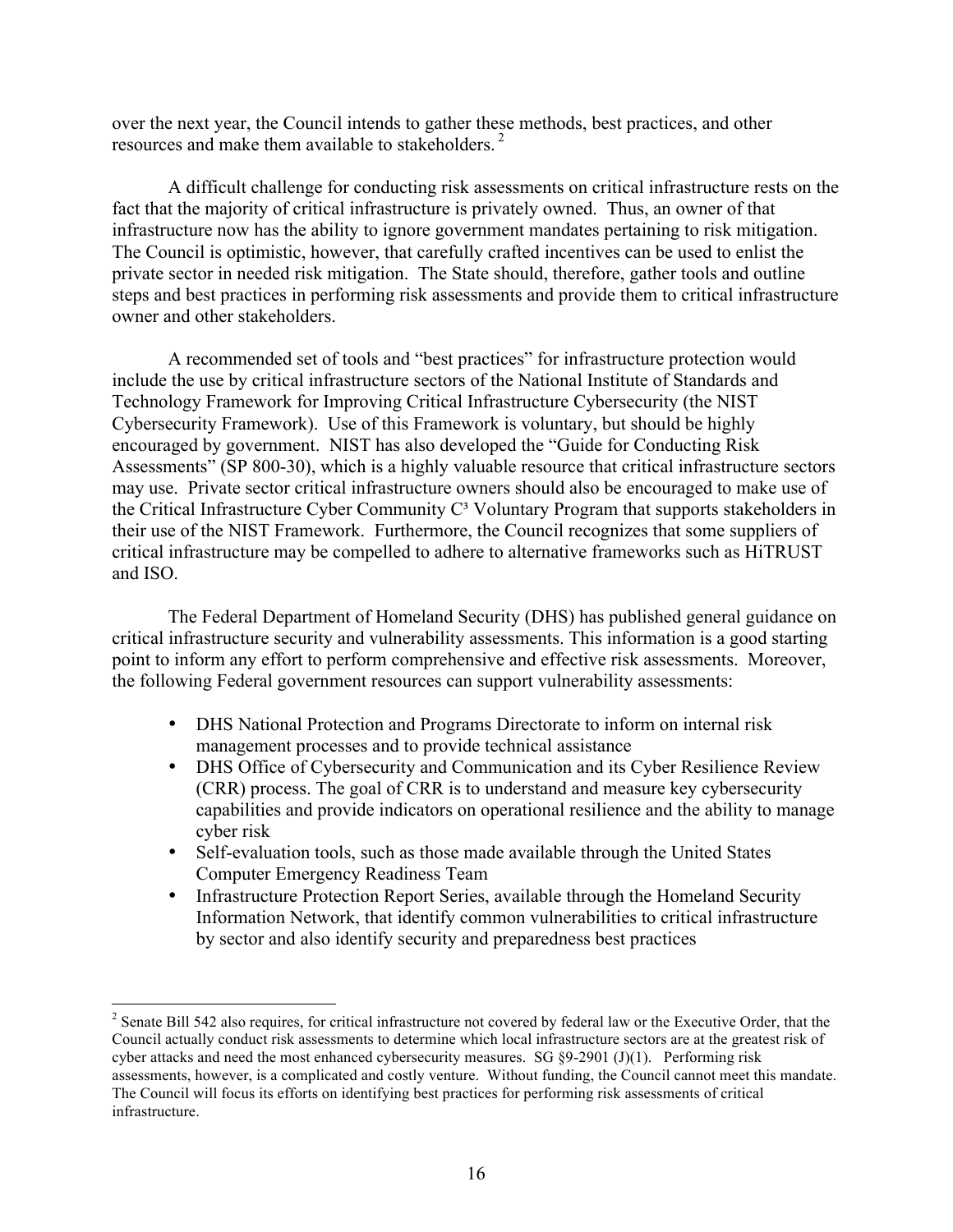• Training opportunities that include courses on critical infrastructure protection and security

#### **Education and Workforce Development**

#### **10. Basic Computer Science and Cybersecurity Education**

The Council recommends that the State expand its efforts to develop a pipeline of students interested in cybersecurity by exposing students to computer science in general, and cybersecurity principles in particular, at an early age. It is unacceptable that in 2016 students are required to learn physics, chemistry, and mathematics in high school, but there are still no requirements in place for computer science.

education for all. The State should also encourage the development of curricula for computer-Although cybersecurity is a broad and multidisciplinary field, it is inextricably linked with computer-science education. The State should mandate a basic level of computer-science science education at the middle-and high-school levels, including basic cybersecurity principles. This could be done via a state-federal partnership, in consultation with industry and academia, and by getting the State's P-20 Council to focus on this issue.

Other ways to encourage middle-and high-school students to learn about cybersecurity could include State-sponsored contests focusing not only on attacks, but also on foundational principles for building secure systems in the first place. The Build-it/Break-it/Fix-it context run by University of Maryland can serve as one possible model for this. Another possibility is to run summer camps such as the GenCyber camps run jointly by the National Security Agency and National Science Foundation in numerous states around the Country. In addition, the State could encourage mentorship opportunities with local industry or State government.

 increasing the number of bachelor's degrees, and/or minors, awarded in computer science. In the transitioning to the subject, as is done as part of the GenCyber camps mentioned above. The State should also explore training retired computer science professionals to teach, and the Maryland State Department of Education should consider adding an M-CERT certification in computer science at the middle-school level. It is a challenge to find enough qualified teachers who can teach computer science at the middle- and high-school level. In the long term this problem can only be addressed by near term this could be addressed by training current teachers who would be interested in

#### **11. Maryland Cyber Scholarship for Service**

 the State enhance incentives for the top students interested in computer science and/or Focusing on the transition between high school and college, the Council recommends that cybersecurity to remain in the State by providing scholarships to those students to attend schools in Maryland. The State may also want to consider a "scholarship for service" model at the State level, through which the State would pay for students' tuition and in return those students would work in State or local government for some number of years after graduation.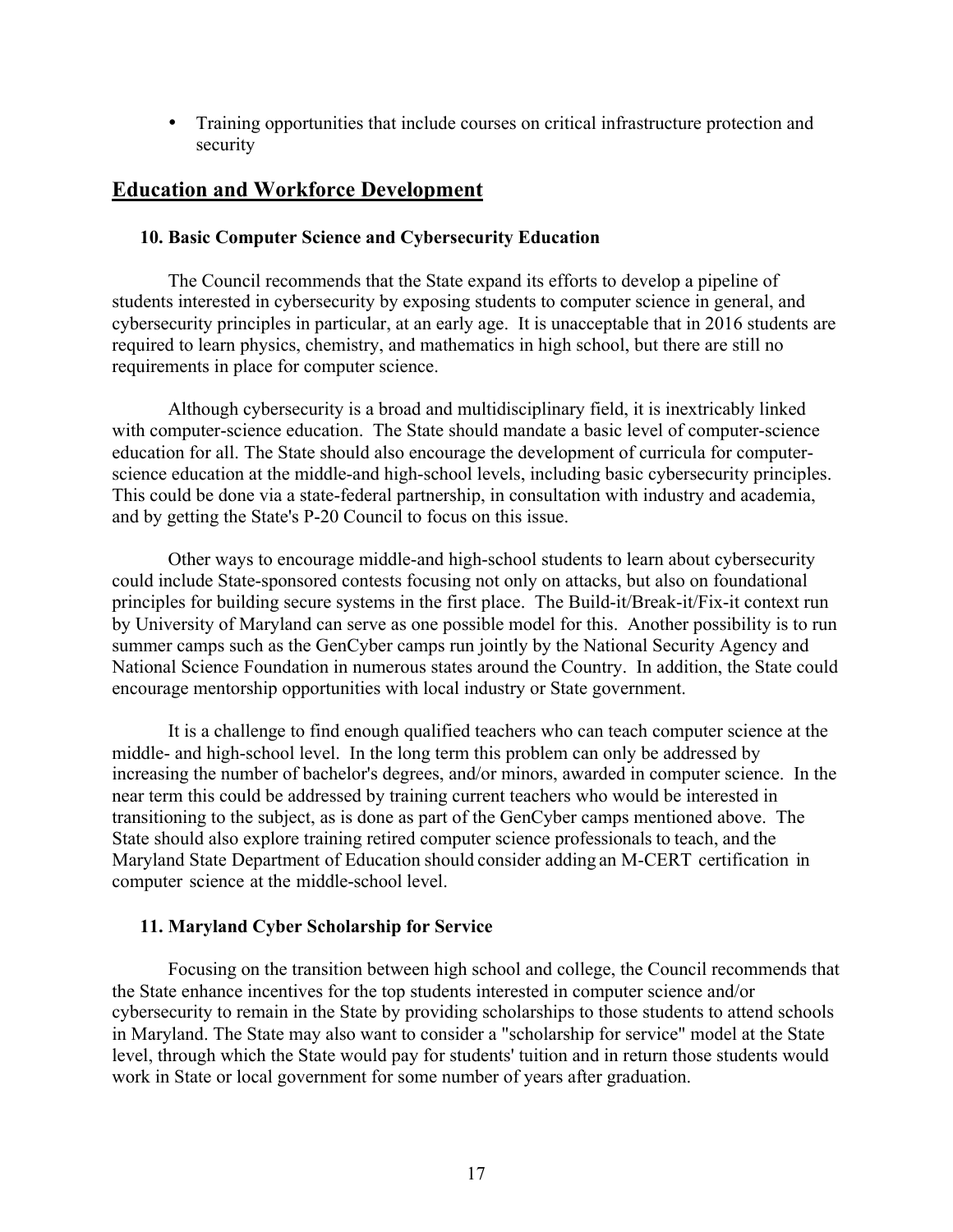#### **12. Resources for Computer Science Departments**

Sufficient resources must be provided to computer-science departments within the University System of Maryland to ensure they can adequately meet student demand. Currently, demand is far outstripping the available capacity. For example, the University of Maryland, College Park, currently has over 2700 undergraduate computer science majors, a growth of about 150% over the last 5 years. If computer science and cybersecurity are to be a priority for the state of Maryland, sufficient resources must be dedicated within public universities to handle this level of interest.

#### **13. Study of Cyber Workforce Demand and Skills**

 management, and even extending to skills in related fields like cybersecurity law. The State The term "cybersecurity education" is currently used to mean too many different things, both by educators and by industry, including encompassing very technical skills like penetration testing or reverse engineering to less specialized work in system administration or network should fund a study whose goal is to develop a more fine-grained understanding from industry as well as local/federal government precisely which skills are in demand, and how much demand there is for each skill. This would enable tailoring education in cybersecurity accordingly, and would also allow for better matching of students to open positions.

#### **14. Transition Path for Community-College Graduates**

Community colleges can also play an important role in increasing the number of cybersecurity professionals. Of particular note is a \$5 million grant awarded by the US Department of Labor to Maryland community colleges to support cybersecurity training, certificates, and associate degrees. The State should focus on developing transition paths for community-college graduates in cybersecurity-related fields who wish to transfer to 4-year universities or the workforce.

#### **15. Funding Academic Research**

 Academic research also plays an important role in cybersecurity education. Besides the benefits that accrue from the research itself, it also serves as an important component of training students at the Masters and PhD levels. These graduates will not only be employed by existing cybersecurity companies, but will also be the ones to form new companies with the next generation of cybersecurity innovations. The State should consider funding academic research in cybersecurity, driven by the cybersecurity needs and challenges of State and local government.

#### **Economic Development**

#### **16. Cybersecurity Accelerator**

The Council recommends that Maryland establish a statewide cybersecurity accelerator program to help young cyber companies find a firm footing in the marketplace. Cyber accelerator programs offer the training necessary to build and grow a cybersecurity company.